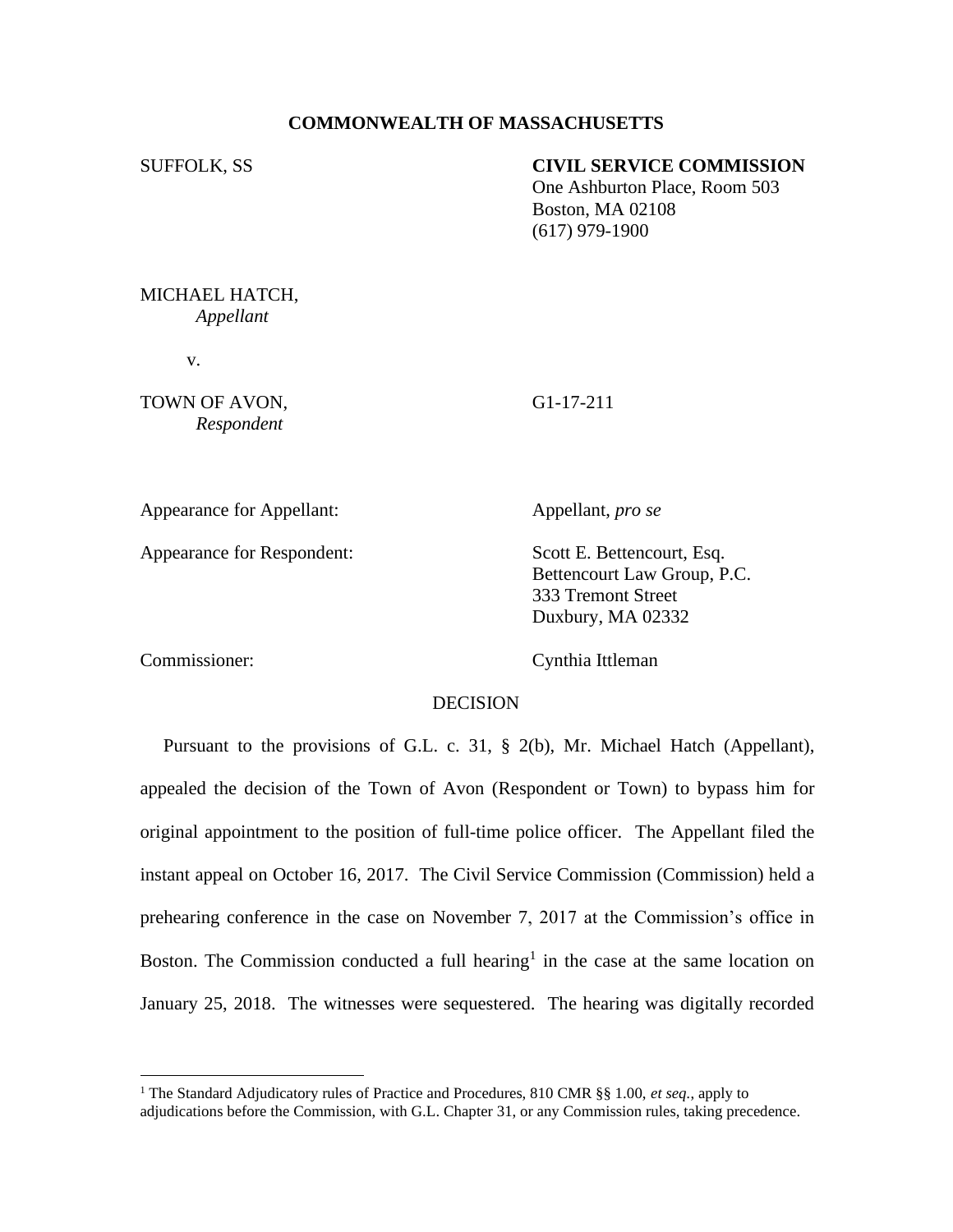and the parties were each sent a CD of the proceeding.<sup>2</sup> The parties submitted posthearing briefs. For the reasons stated herein, the appeal is allowed.

# **FINDINGS OF FACT**

 Thirteen (13) exhibits (Exhibits 1, 2, 2A and 3 through 12) were entered into evidence at the hearing. In addition, in response to my request at the hearing, the Respondent produced two (2) additional documents, which are marked as Exhibits 13 and 14. Based on these Exhibits (Ex./s.), the testimony of the following witnesses:

# *Called by the Appointing Authority:*

- Francis T. Crimmins, Jr., Town Administrator, Town of Avon
- Robert Pomeroy, Fmr. Chief of Police, Plymouth, MA and President of BadgeQuest, Inc.
- Steven Rose, Selectman, Town of Avon
- Edward Drew, Fmr. Chief of Police, Waltham, MA and Consultant to BadgeQuest, Inc,

# *Called by the Appellant:*

• Michael Hatch, Appellant

and taking administrative notice of all matters filed in the case; pertinent statutes,

regulations, policies and stipulations; and reasonable inferences from the credible

evidence; a preponderance of the evidence establishes the following:

### *2016 Hiring Process*

1. On or about August 25, 2016, the Town of Avon Board of Selectmen (BOS), the

Town appointing authority, asked the state's Human Resources Division (HRD) for a

<sup>&</sup>lt;sup>2</sup> If there is a judicial appeal of this decision, the plaintiff in the judicial appeal would be obligated to supply the court with a transcript of this hearing to the extent that he/she wishes to challenge the decision as unsupported by the substantial evidence, arbitrary and capricious, or an abuse of discretion. If such an appeal is filed, this CD should be used to transcribe the hearing.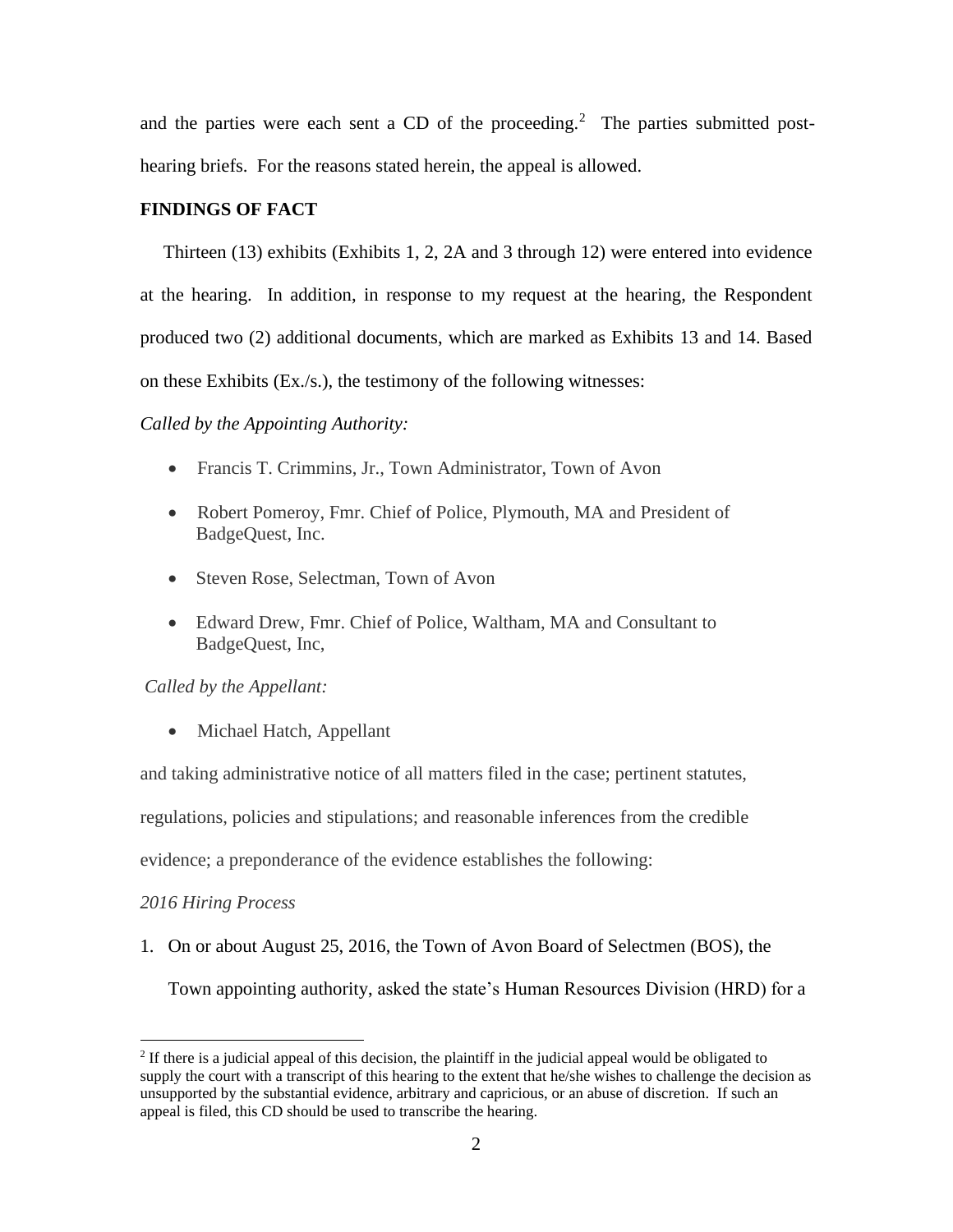Certification of eligible candidates to appoint two police officers. (Administrative Notice)

- 2. HRD issued Certification 04096 to the Town which listed six (6) candidates. The Appellant was ranked first on the Certification. Candidates 1 through 5 signed the Certification. The certification was valid until November 17, 2016. (Administrative Notice) there is no information in the record indicating that the town asked the state Human Resources Division (HRD) for an extension of the certification beyond November 17, 2016, if HRD allowed the request and the date to which it may have been extended. (Administrative Notice)
- 3. On September 5, 2016, the Appellant submitted a completed application for employment at the Avon Police Department (APD). (Ex. 5)
- 4. APD Det. Dombrosky contacted the Appellant and Candidate  $3<sup>3</sup>$  on the Certification to interview them and/or obtain background information about them. Det. Dombrosky asked the Appellant to submit a letter with additional information about a discipline he incurred at one (1) of the security companies where he had worked. The Appellant promptly submitted the requested letter to Det. Dombrosky. Based on Det. Dombrosky's indication that the hiring process would be completed in a couple of weeks, the Appellant resigned from his current job. (Testimony of Appellant)
- 5. During the fall and early winter of 2016, the Avon Police Department also had a vacancy for the position of Deputy Chief. (Testimony of Crimmins and Rose)
- 6. In December 2016, the BOS retained BadgeQuest, Inc., a private consulting firm that assists engaged cities and towns in recruiting and hiring public safety employees. (Testimony of Crimmins and Pomeroy)

 $3$  Candidate 3 was ranked  $4<sup>th</sup>$  on the Certification in 2016.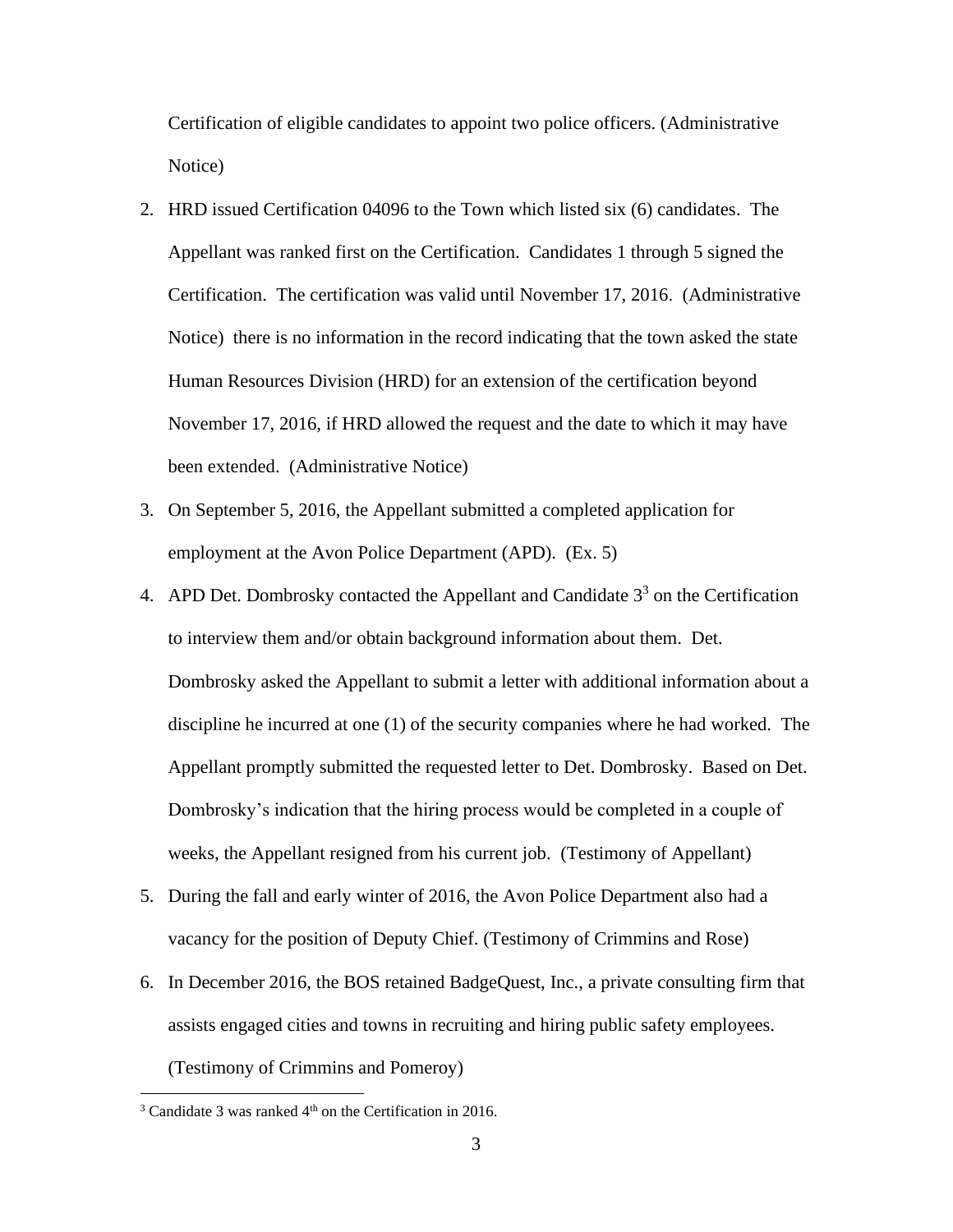- 7. Robert Pomeroy, a former chief of the Plymouth Police Department, is the President of BadgeQuest. Mr. Pomeroy has been in law enforcement for over thirty (30) years and through his municipal service as well as his current consulting practice has been involved in the hiring of numerous police officers. (Testimony of Pomeroy)
- 8. After requesting the original Certification for entry level police officers, the BOS decided to fill the Deputy Chief position prior to moving forward with the appointment of police officers. As a result, the police officer hiring was put on hold. (Testimony of Crimmins and Rose)
- 9. Part of the Town's consideration in first moving forward with the Deputy Chief role was the fact that the current Chief of the department's employment contract was to expire in June of 2017 and it was unclear if the Chief was going to retire at that time. (Testimony of Crimmins and Rose)
- 10. In or around May 2017, through an assessment process conducted by BadgeQuest, the Town filled the Deputy Chief position. (Testimony of Crimmins and Rose)

#### *2017 Hiring Process*

11. In February 2017, the BOS asked BadgeQuest to assist the Town in evaluating police officer candidates. (Testimony of Crimmins, Rose and Pomeroy; Ex. 1) There is no indication in the record that the town entered into a delegation agreement with HRD authorizing it to conduct, in essence, an assessment center to hire police officers instead of the using the Certification HRD issued to the Town in response to the Town's request, which was based on the pertinent civil service police officer exam results. (Administrative Notice)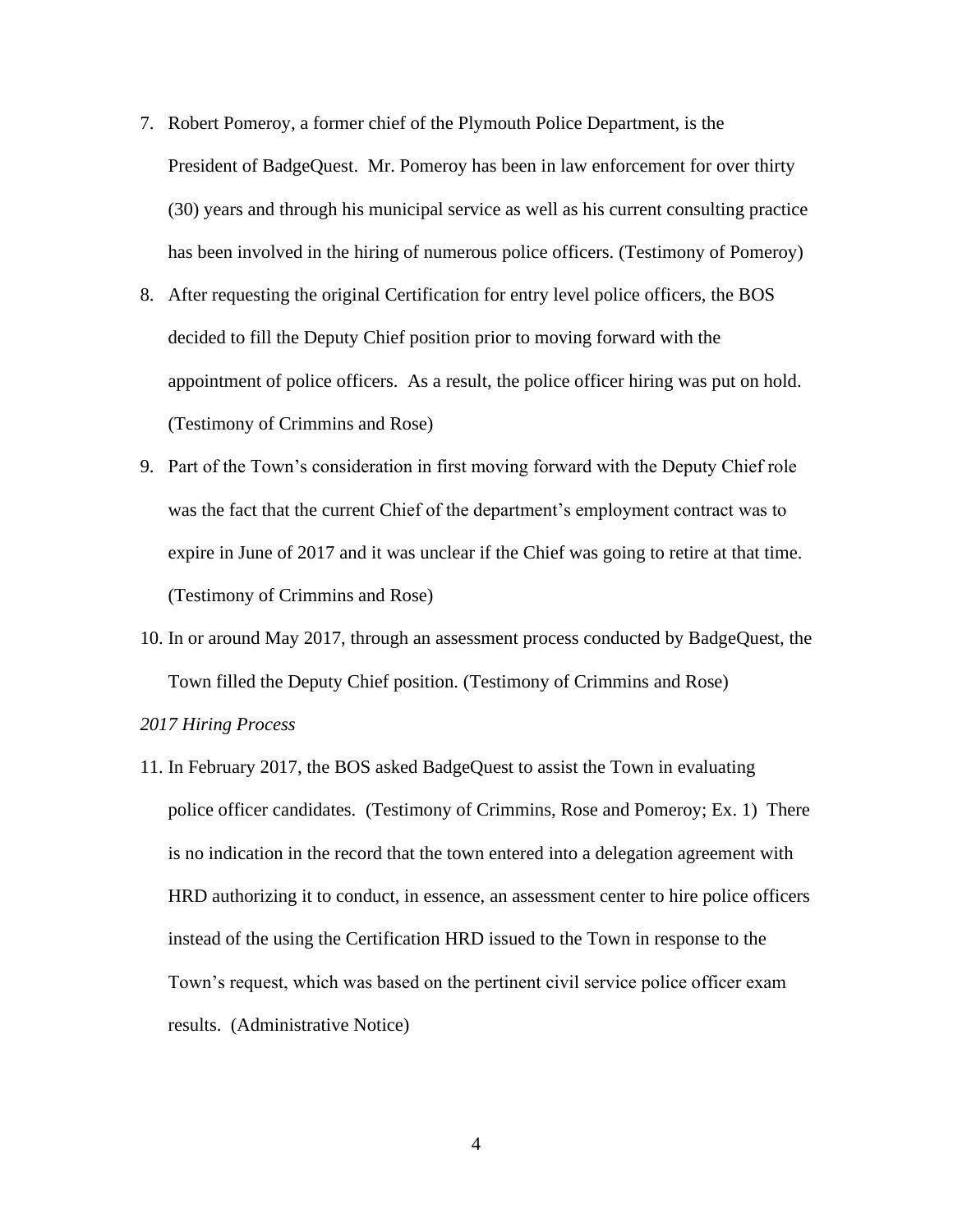- 12. BadgeQuest contacted all of the individuals who had signed the 2016 Certification to determine their level of continued interest in the positions. Only three (3) of the listed individuals indicated that they were interested: the Appellant (ranked first), Candidate 2 (ranked second) and Candidate 3 (now ranked third). (Testimony of Pomeroy)
- 13. In or about June 2017, BadgeQuest gave each of the three (3) candidates a Background Application form to complete and return to the company. (Testimony of Pomeroy) At or around the same time, the candidates were also asked to complete a Town of Avon application. (Exs. 6 and 7)
- 14. On July 8, 2017, all three (3) candidates appeared before two (2) panels of interviewers (Teams A and B) assembled by BadgeQuest on behalf of the Town to participate in a Structured Interview Process, and to prepare a written response to an ethical question. (Testimony of Pomeroy and Appellant; Ex. 10) All three (3) candidates wrote proper responses to the ethical question. (Exs. 10 and 11)
- 15. The interviewers were retired Massachusetts Chiefs of Police: Chief Robert Pomeroy (Plymouth), Chief Edward Drew (Waltham), Chief Michael Whalen (Dennis) and Chief Stephen Unsworth (Waltham). (Testimony of Pomeroy; Exs. 3 and 4)
- 16. In addition to the interviewers, four (4) individuals sat in on the interviews: then-Chief Martineau and Selectman Rose observed the Team A interviews. APD Deputy Chief Bukunt, who had been appointed one or two months earlier, and Town Administrator Crimmins observed the Team B interviews. (Testimony of Pomeroy; Ex. 2A)
- 17. The only information that the interviewers had about the candidates prior to the interviews was their names and addresses. (Testimony of Pomeroy and Drew)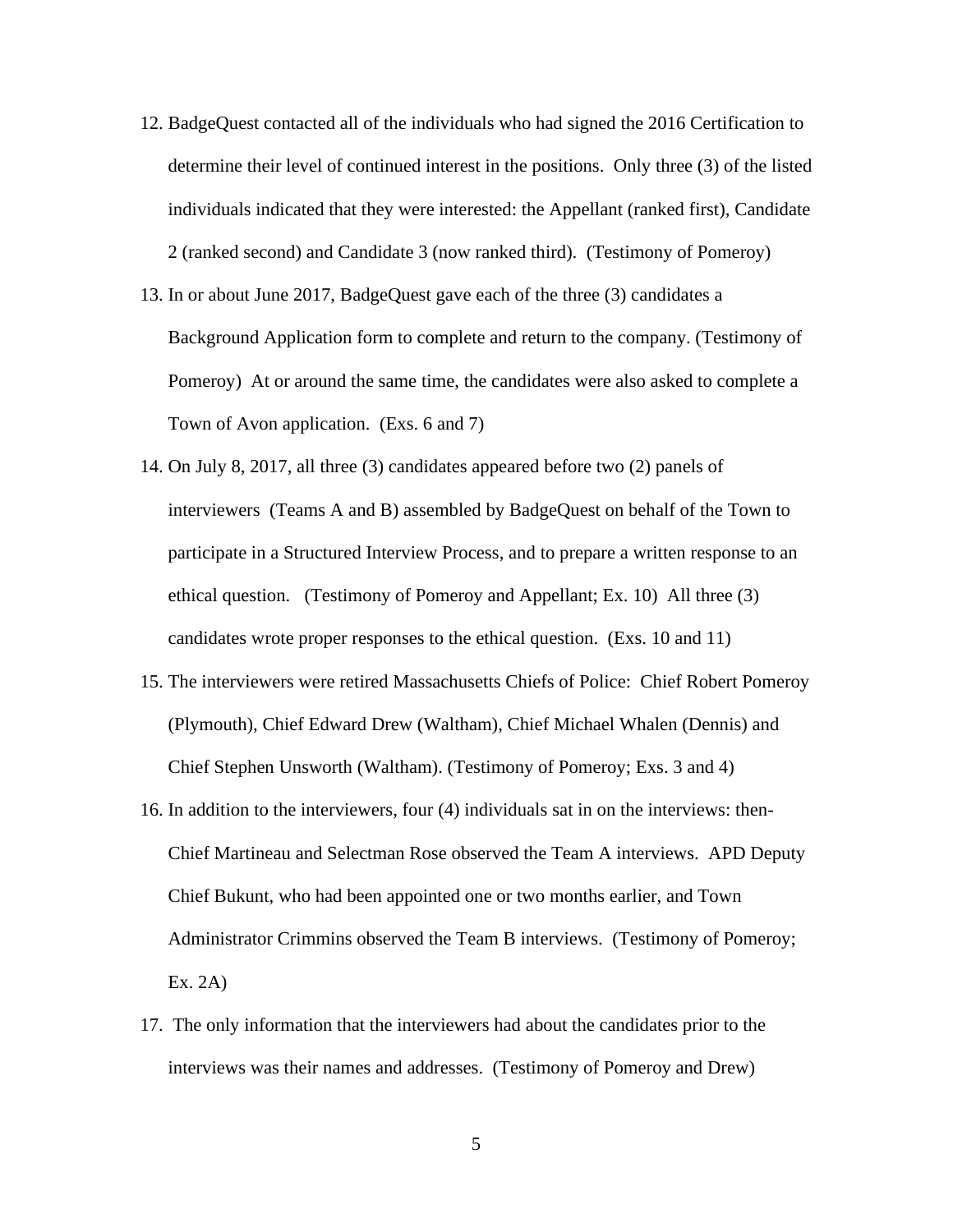However, at the interviews by both Team A and Team B, Candidate 2 informed the interviewers that then-Chief Martineau had "recruited" him to be an SPO and he had been working at the APD as an SPO for two (2) years, often working forty (40) hours, more or less, per week. (Ex. 2A) Selectman Rose knew Candidate 2 from where he worked in a restaurant bar, although he denied interacting with Candidate 2 at the bar. Selectman Rose also knew that the Appellant's family had a towing contract with the Town. (Testimony of Rose)

- 18. The interviewers began each interview telling each candidate that there was only a half hour provided for each interview, that there were many questions to be asked, that time management was important and that the interviewers may interrupt them if their answers were taking up too much time. Team A asked each candidate the same questions. Team B asked each candidate the same questions; however, the questions asked by Team A were different from the questions asked by Team B, except that both Teams asked what the candidate had done since high school. Both Teams interviewed all three (3) candidates. (Exs. 2A and 12) Any notes taken by the interviewers were not available. (Testimony of Pomeroy)
- 19. The interviewers asked each candidate a series of questions that were designed to allow the panel to evaluate the candidates' "Knowledge, Skills, Abilities and Personal Characteristics." (Testimony of Pomeroy)
- 20. The observers did not ask any questions of the candidates and were not allowed to interact with the interviewers during the interview process. (Testimony of Pomeroy, Rose and Crimmins)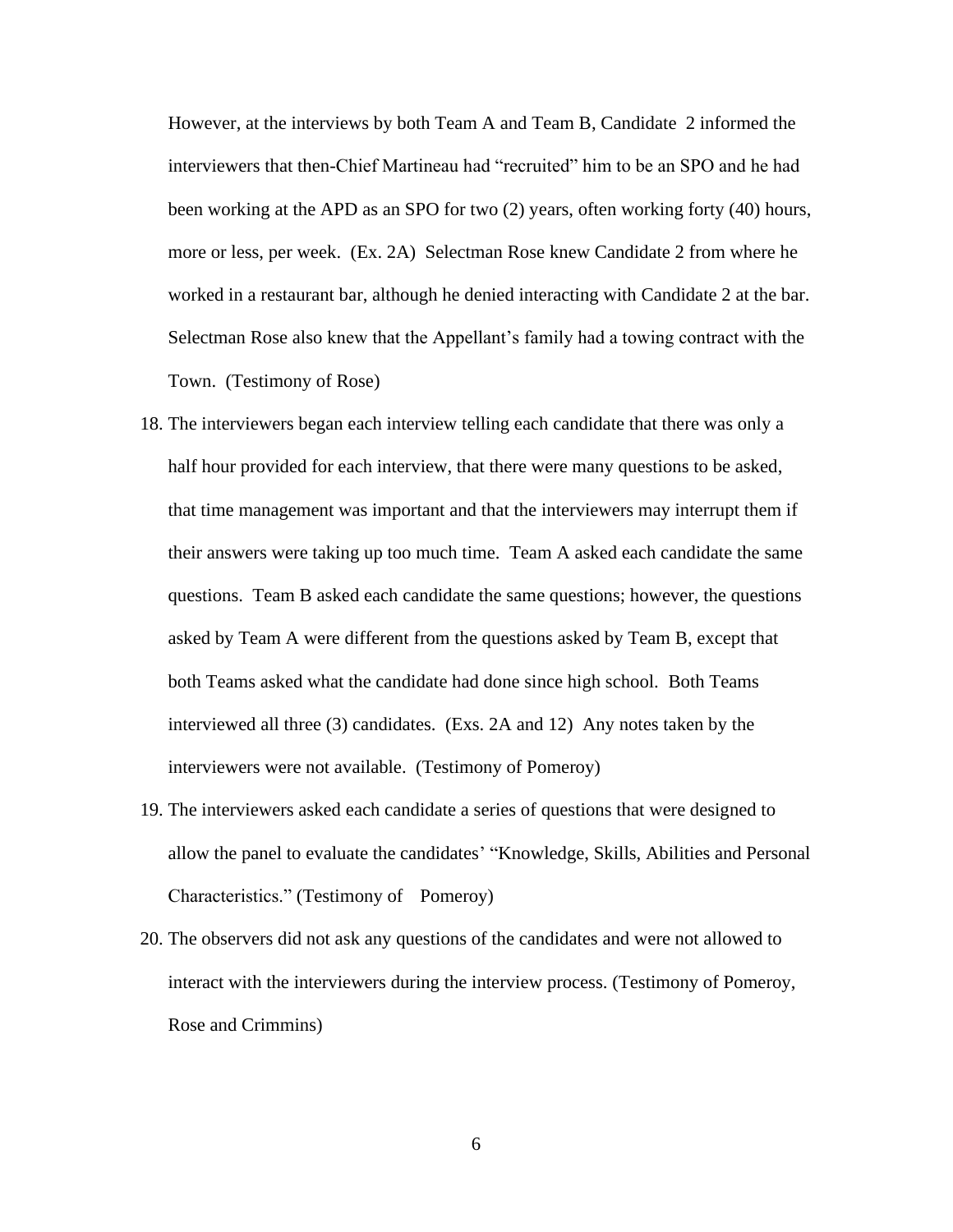- 21. The recorded interviews show that then-Chief Martineau sat a few feet behind the candidates, facing the interviewers, who could see him. During the Appellant's interview, the Chief shook his head side-to-side disapprovingly or appeared skeptical in response to certain of the Appellant's responses to questions. During Candidate 2's interview, the Chief smiled in response to certain of the candidate's answers. During Candidate 3's interview, the Chief's expression appeared mostly neutral but, on occasion, skeptical. (Ex. 2A)
- 22. The observers were permitted to remain in the room as the interviewers produced a "consensus" score for each candidate but the observers were not permitted to talk to the interviewers until they completed the scoring process. (Testimony of Pomeroy; Ex. 3) The interviewers did not keep individual score sheets. ( $\underline{Id}$ .; Administrative Notice)
- 23. <sup>4</sup>The Appellant was born and raised in Avon, where he lives with his parents and siblings. He graduated from Avon High School in 2007 and graduated from a community college in 2012 with an associate's degree in criminal justice. While in school, the Appellant worked for a large furniture company for five (5) years. (Testimony of Appellant; Ex. 5)
- 24. After college, the Appellant worked for an armored car company as a guard and driver for one (1) year. Thereafter, he worked as an armed guard for a security company, providing security at the U.S. Bankruptcy Court in Boston for two (2) years. At this security position, the Appellant was trained to use a baton and pepper

<sup>4</sup> Facts 23 through 25 reflect the information contained in the Appellant's testimony at the Commission, his recorded APD job interviews (Ex. 2A) and pertinent Exhibits as indicated. Since Candidates 2 and 3 were not called to testify at the Commission hearing, the background information about them was obtained from their recorded APD job interviews.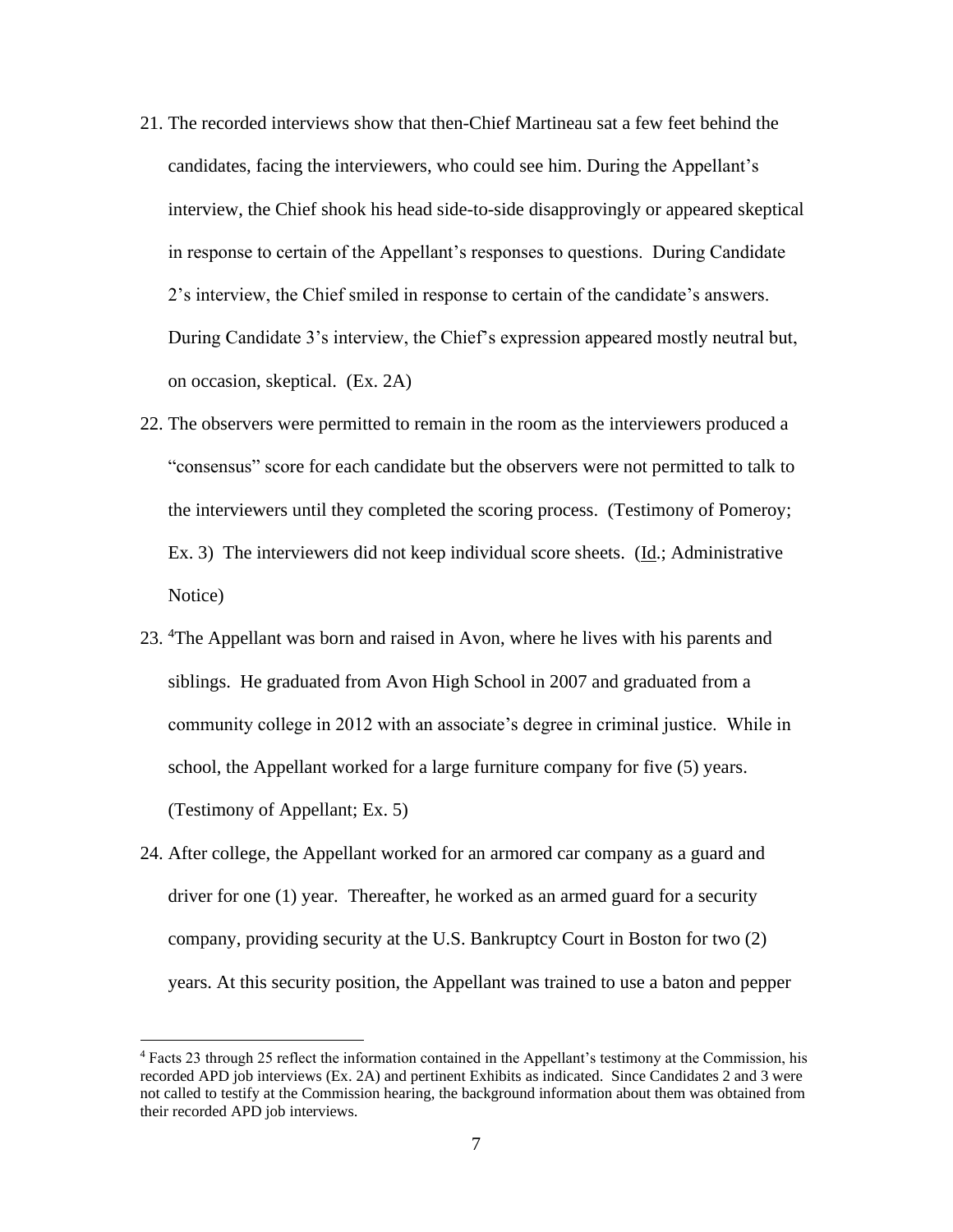spray, in addition to being armed. The Appellant was disciplined at the security company that provided security at the Boston courthouse and did not return to work there. He was unemployed for several months thereafter but then began working for a document disposal company in February 2016. He left the document disposal company in anticipation that he would be hired at the APD in 2016, which hiring process he was told would be quick. However, the 2016 hiring process was not completed and the Town did not begin the police officer hiring process again until nearly one (1) year later. (Testimony of Appellant; Exs. 2A and 5)

- 25. As the Appellant's references, his testimony and interviews indicate, he is a softspoken, even-keeled person who is reliable and who knows how to de-escalate difficult security situations. The Appellant has not had difficulties communicating at any of the jobs he has held. However, at his 2017 interview, the Appellant disclosed that he was the most nervous he had ever been. (Testimony of Appellant; Exs. 2A and 5)
- 26. Candidate 2 lived in Avon with his parents. His mother has been a longtime Town employee and had recently retired from her position in the Town's Clerk's office. He obtained an associate's degree in criminal justice in the same community college that the Appellant had attended. He then transferred to an area university and completed a bachelor's degree in criminal justice while living at home. In high school, Candidate 2 was a restaurant busboy at a local restaurant for two years. For six (6) years, in college and thereafter, Candidate 2 worked as a bartender at the same local restaurant until approximately January 2016. Candidate 2 worked as an Avon part-time call firefighter for approximately a year. Then APD Chief Martineau asked Candidate 2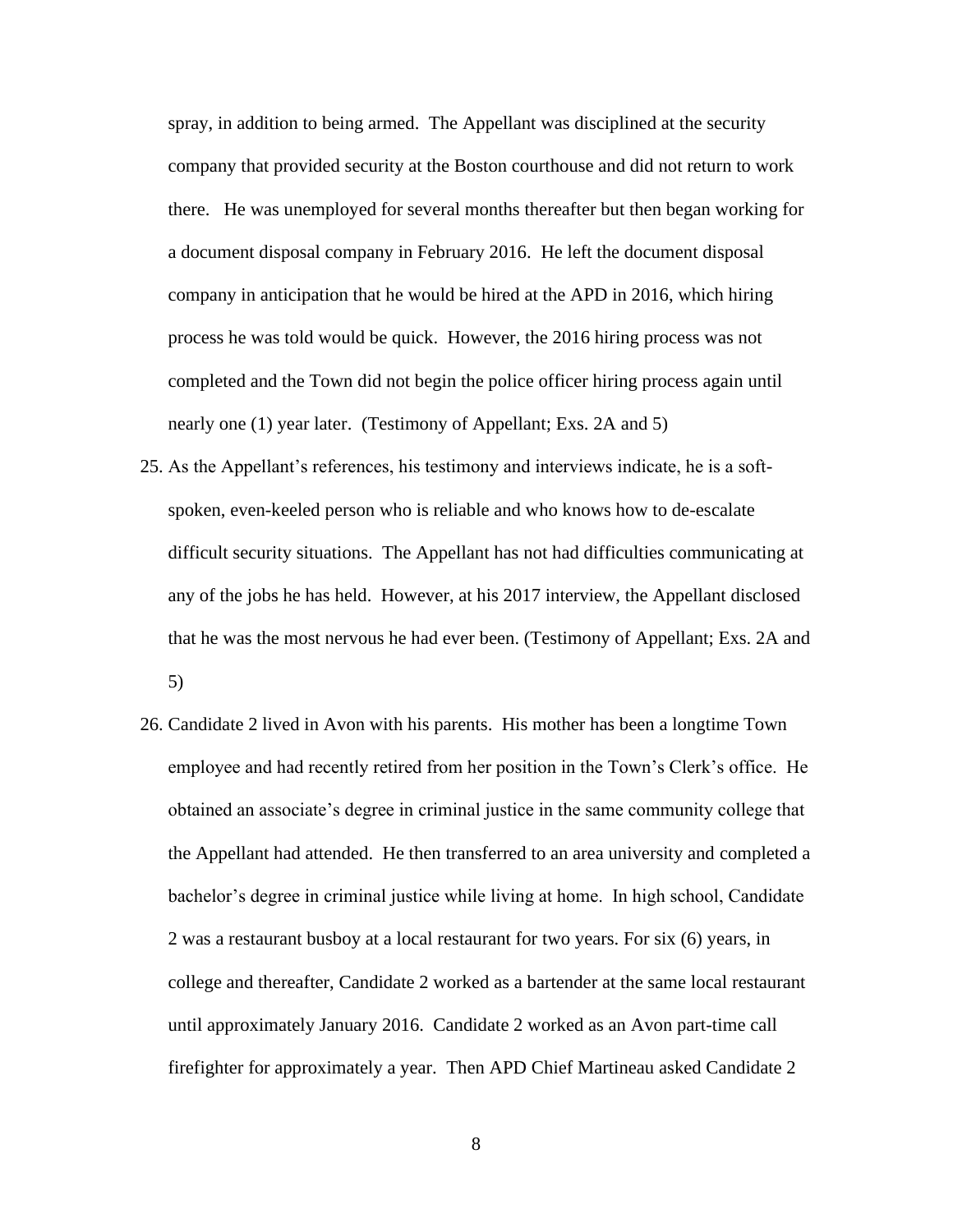to be a Special Police Officer and Candidate 2 attended an academy for reserve police officers. For the two (2) years prior to the 2017 police officer hiring process, Candidate 2 worked as an SPO for forty (40) hours, more or less, at the APD. Candidate 2's responses to interview questions in 2017 were mostly confident, quick and energetic. (Exs. 2A and 14; Testimony of Rose))

- 27. Candidate 3, his wife and their two (2) small children live in Avon, where at least part of his wife's family is from. He grew up in Braintree and graduated from Braintree High School; he has no college degree. For three (3) years after high school, Candidate 3 worked for a construction general contractor. From 2007 until approximately 2012, Candidate 3 worked at the Suffolk County Sheriff's Department as a Corrections Officer. In or about 2011, Candidate 3's father passed away and his father's employer offered to send Candidate 3 to an HVAC training program so that Candidate 3 could take over his father's job. While in the certificate program, Candidate 3 worked for an oil services company for his wife's uncle. Candidate 3 completed the HVAC program but wanted to return to law enforcement but as a police officer. At the time of his interview, Candidate 3 had been working for a company that makes, installs and services safes for about five (5) years, where he was recently promoted. Candidate 3's responses to the interview questions in 2017 were measured, exhibiting a relatively quiet confidence, he appeared to be slow to anger and he has experience de-escalating security situations. (Exs. 2A and 3)
- 28. The BadgeQuest report on the interviews indicate that the interviewers scored each candidate's performance on a scale of 1 to 100 in the areas of "Interpersonal Relations, Service Orientation, Teamwork/Cooperation and Judgment." (Testimony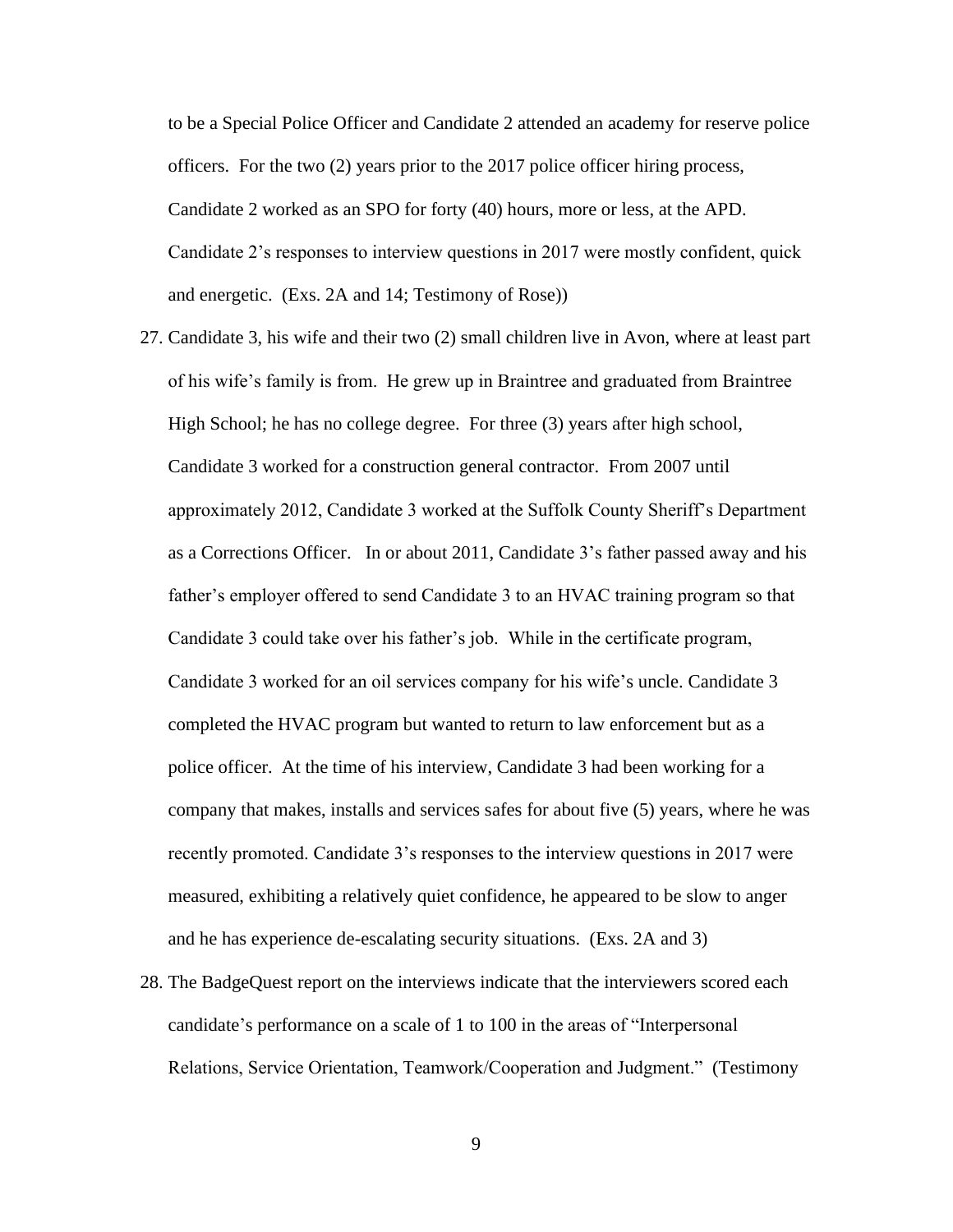of Pomeroy, Rose; Ex. 3) The average scores for the candidates for the interviews were: Team A – Appellant = 73.5, Candidate  $2 = 93$ , and Candidate  $3 = 93.75$ ; Team B – Appellant = 77.25, Candidate  $2 = 93$ , Candidate  $3 = 91$ . The average scores for the written response to an ethical question, assessing each candidate's communication skills and the candidate's principles, were: Appellant = 80, Candidate  $2 = 86$  and Candidate  $3 = 89.5$ . (Ex. 3)

- 29. On July 9, 2017, the day after the interviews and ethics writing assignment, BadgeQuest gave the BOS a report of the interview process. (Testimony of Pomeroy, Rose and Exhibit 3)
- 30. With respect to the Appellant, the interview report noted that he earned an associate's degree in criminal justice, stating that obtaining his associate's degree was the only thing the Appellant had accomplished to prepare to be a police officer. The report added that the Appellant's written answer to the ethics question was "correct". However, the report ignored much of the Appellant's positive experiences working at two (2) different security companies for three (3) years and his ability to de-escalate situations at those jobs, focusing nearly exclusively on one discipline at one of the security companies. The report also stated that the Appellant "lacked command presence", gave a "lackluster interview performance", gave "general, vague and brief answers and, at times, had a nervous laugh. In addition, the report stated that the Appellant showed poor judgment by giving notice at his job in anticipation that he would be hired by the Town. (Ex. 3)
- 31. Regarding Candidate 2, the interview report stated that he gave "spontaneous and thoughtful answers" and demonstrates his commitment to the APD by working there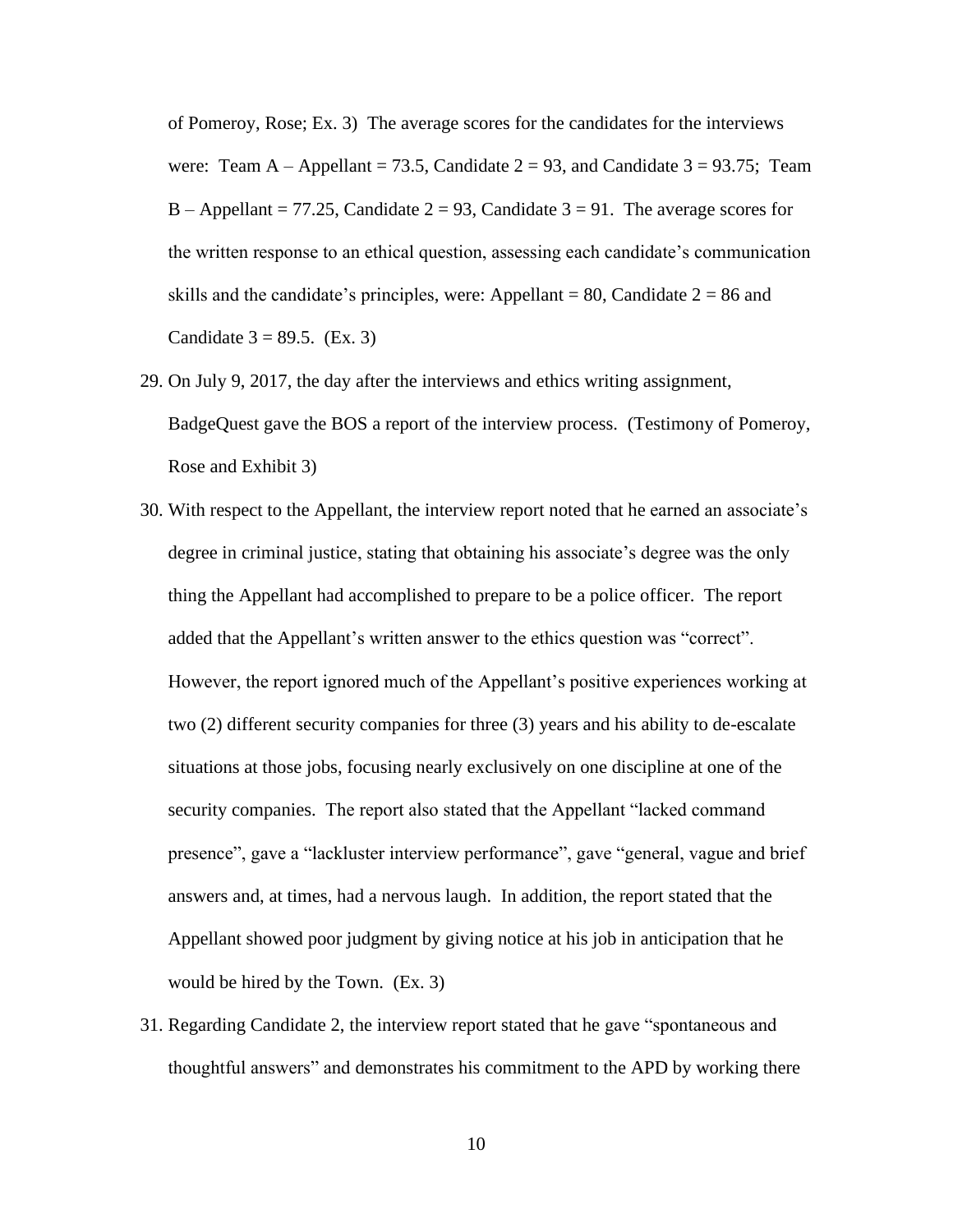many hours as an SPO. The report added that Candidate 2 had an "excellent grasp of community policing", was enthusiastic and had a "demonstrated history of excellent judgment". The report took no notice that prior to his experience at the APD and his work as an on-call firefighter at the AFD, the candidate had worked at a bar for six (6) years. This report made no reference to Candidate 2's written response to the ethics question posed to the candidates. (Ex. 3; Administrative Notice)

- 32. About Candidate 3, the interview report states that he is mature and has good judgment. It also states that he has experience as a corrections officer but does not indicate that the candidate had not worked in corrections for five (5) years. The report adds that Candidate 3 has "excellent grasp of community and service", a "demonstrated history of conflict resolution" and "excellent judgment regarding his career and family". (Ex. 3; Administrative Notice)
- 33. Subsequent to the candidate interviews, retired Chief Drew conducted a background investigation on each of the candidates. This investigation consisted of reviewing the candidate's applications, speaking with former employers and references and calling the candidates with any questions or concerns raised by his investigation. (Testimony of Drew) The background investigations did not include checks of the candidates' criminal records and driver histories, which Drew's reports indicated that the Town was responsible for conducting them. (Ex. 4)
- 34. Retired Chief Drew's background investigation report on the Appellant incorrectly states that when interviewers asked the Appellant whether he contacted anyone at the security company where he had been disciplined to inquire why they had not returned him to work after an extended period of time, that the Appellant "really had no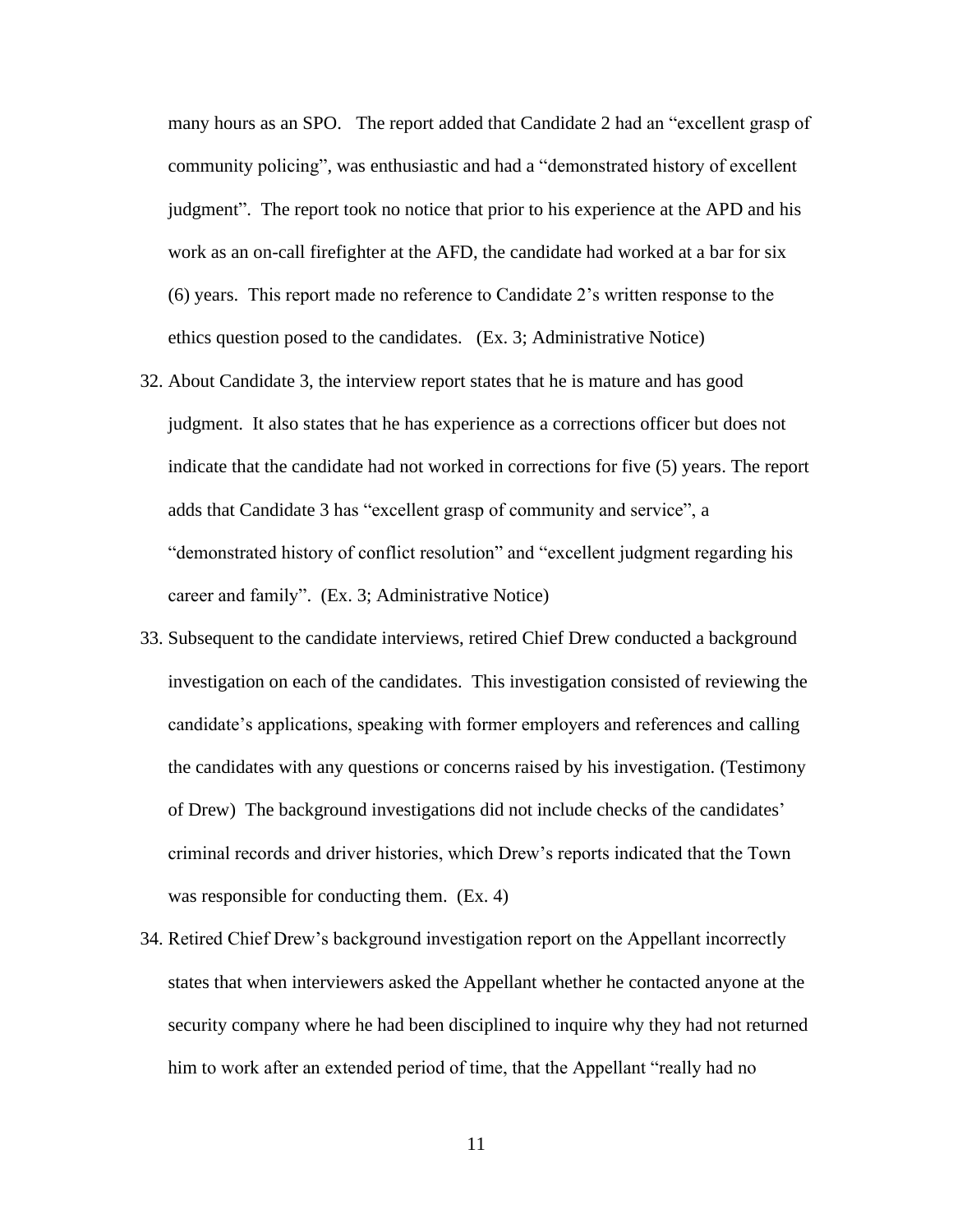answer". (Ex. 4) However, in response to the Team A interviewers, the Appellant specifically stated that he had reached out to the security company five (5) times in an attempt to find out what was going on. (Ex. 2A)

35. Drew's report states that the Appellant gave inconsistent responses to questions about his discipline at security company where he was disciplined. In his 2016 APD application, the Appellant indicated that he was suspended for signing out at the wrong time but in the 2017 BadgeQuest application, the Appellant wrote that he had been suspended for cell phone use. In both the 2017 BadgeQuest application and the 2017 Town application, the Appellant said he left the security company where he had been disciplined because he had been "waiting to return from suspension". However, in his background investigation of the Appellant, Drew also obtained the Appellant's 2016 letter the Appellant had written to Det. Dombrosky explaining in

significant detail that the Appellant was originally suspended for cell phone use but

only later was he informed of allegations that he signed out of work improperly.

(Exs. 4, 5, 6, 7 and 8) Specifically, the letter states,

"During my employment at [security company] the company and the union were having severe contract issues. I (sic) working alongside the business agent of the union nearly every day was a witness to many of these issues. A file cabinet had been broken in the lobby, the company decided to check the camera tapes to investigate how it was broken. My two dogs had gotten into a fight early before I left for work. The camera showed me in the lobby checking my cell phone multiple times getting updates from home … The camera also showed 5-6 others behind a barrier in the lobby where the file cabinet was … We were all questioned about the file cabinet and what we were doing at the time. While the company was checking the camera they saw that we were leaving at a time that did not match their time on the cameras. The way we signed in and out was on a form, we would sign our name, time our shift starts, and when we leave, the time the shift ends. We went by the main clock of the building just above the lobby that the entire building went by such as: federal employees, maintenance, and housekeeping. Every shift that we had all went by that clock when you arrived you were on post relieving the previous officer … when leaving the officer would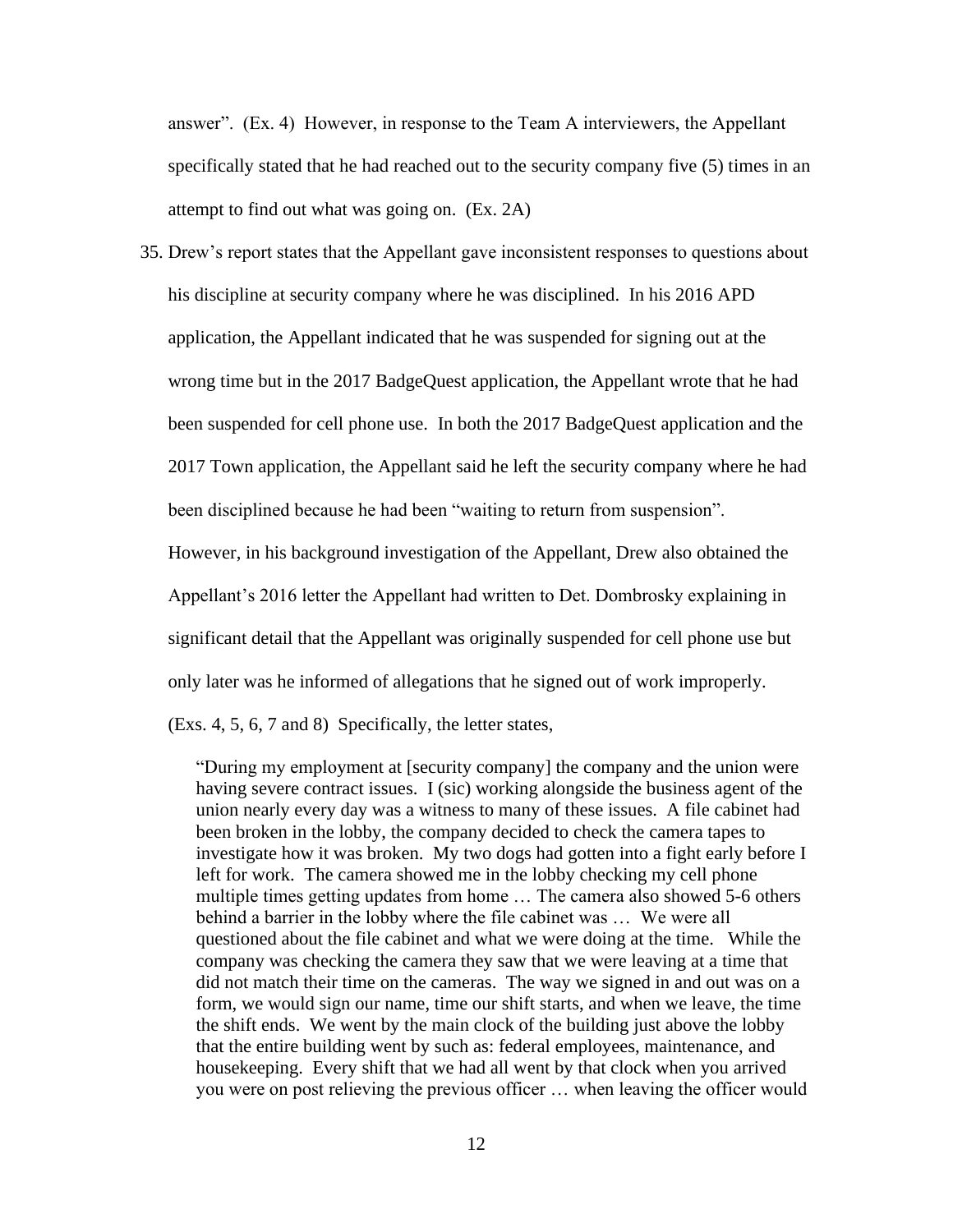be there when the main clock read the time he/she was supposed to arrive. I was later told that the cameras were no more than 1-2 minutes off of the time of the clock that we had always gone by. After my shift I and 6-7 others were told by supervisors we were being "suspended pending investigation", **mine for cell phone use**. I later was told by union representation we were essentially being suspended for 'forging government documents' because the suspensions many of us received were typically 'slaps on the wrist'. After about two months of being suspended I and others decided to resign.... (Ex. 8)(emphasis added))

Drew spoke with the Appellant's Captain and former supervisor at the security company who confirmed the contents of the Appellant's letter as "accurate" and reported that the Appellant had been a good officer. (Exs. 4, 5, 6, 7 and 8)

- 36. In response to questions worded differently in the 2016 APD application and the 2017 BadgeQuest application asking, in essence, if the Appellant had been disciplined, discharged or fired, the Appellant answered accurately that he had been disciplined at the security company. (Exs. 5 and 6)
- 37. The Appellant answered "no" to application questions that asked if he had resigned according to a mutual agreement because he did not enter any such agreement and he had not received any document of such an agreement. (Testimony of Appellant)
- 38. Drew called the Appellant and discussed with him what had occurred at the security firm and the Appellant answered Drew's questions. (Testimony of Appellant)
- 39. Drew also spoke to Mr. A, who was a union representative at the security company but now works at the Department of Homeland Security. Mr. A indicated that the Appellant was disciplined for using his cell phone during work hours but that the Appellant, along with 7 or 8 other guards, was also alleged to have submitted inaccurate timesheets, and that the company and the union settled by having the guards resign but stating that they could be rehired. (Ex. 4)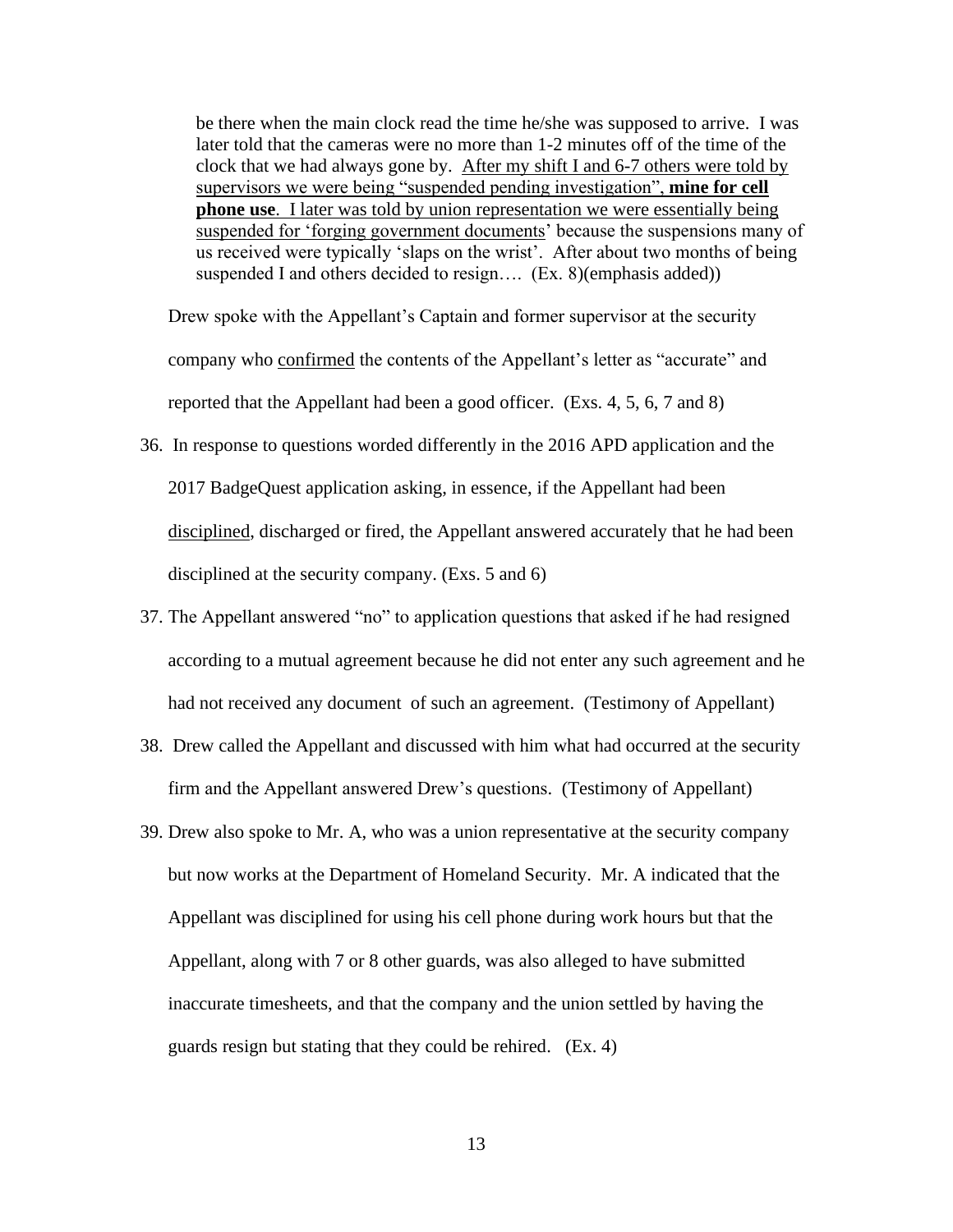- 40. Drew's report on Candidate 2's employment history mentioned only his position as an SPO at the APD for two (2) years and his references included very supportive references, including references from then-Chief Martineau and Deputy Chief Bukunt, although Deputy Chief Bukunt had only been working at the APD for a couple of months.(Ex. 4)
- 41. Drew's report on Candidate 3 focused on his prior experience as a corrections officer, stating that he has been a successful employee who is easy to get along with, who does not lose his temper and has a number of very supportive professional references. (Ex. 4)
- 42. BadgeQuest gave the BOS a copy of Drew's report, dated August 7, 2017. (Testimony of Drew; Ex. 4)
- 43. The BOS met on August 8, 2017 and considered the police officer candidates. The BOS voted to extend conditional offers of employment to Candidates 2 and 3. (Testimony of Rose; Ex. 10)
- 44. At the BOS's next meeting, on August 17, 2017, the Board announced the retirement of Candidate 2's mother, who had worked in the office of the Town Clerk. (Ex. 14)
- 45. By letter dated August 14, 2017, the Town notified the Appellant that he was being bypassed by Candidates 2 and 3 because of their positive attributes and because 1) of his suspension and/or resignation from the security company, 2) his answers on the application forms were incomplete, inconsistent or inaccurate regarding his suspension and/or resignation from the security company, and 3) his "weak performance" in the interviews. (Ex. 9)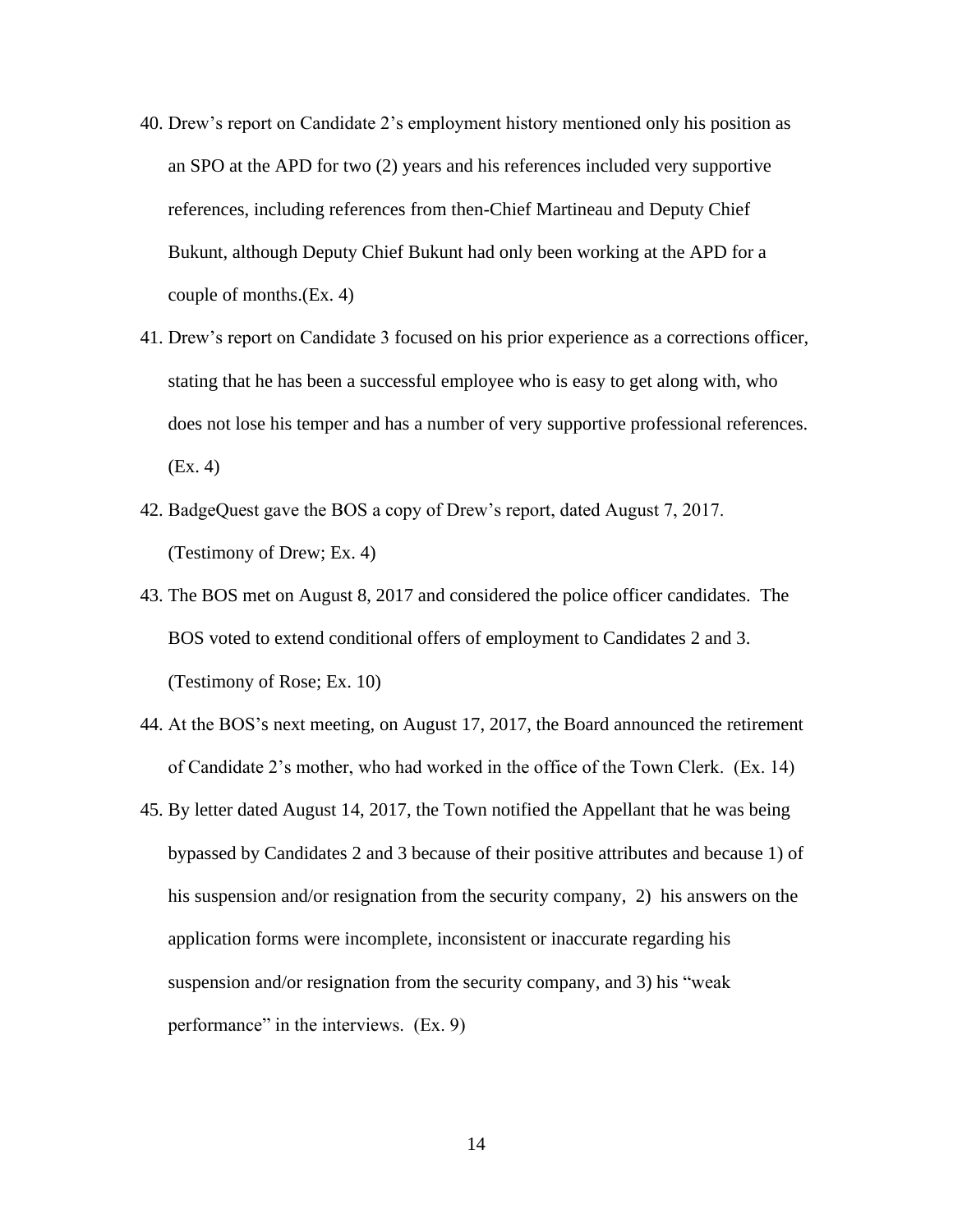46. On October 16, 2017, Hatch filed the instant appeal with the Commission.

(Administrative Notice)

#### *Applicable Law*

The core mission of Massachusetts civil service law is to enforce "basic merit principles" for "recruiting, selecting and advancing of employees on the basis of their relative ability, knowledge and skills" and "assuring that all employees are protected against coercion for political purposes, and are protected from arbitrary and capricious actions." G.L.c.31, §1. *See, e.g.,* [Massachusetts Ass'n of Minority Law Enforcement](http://web2.westlaw.com/find/default.wl?mt=Massachusetts&db=578&rs=WLW15.04&tc=-1&rp=%2ffind%2fdefault.wl&findtype=Y&ordoc=2029136022&serialnum=2001441097&vr=2.0&fn=_top&sv=Split&tf=-1&pbc=70F732C1&utid=1)  Officers v. Abban, [434 Mass. 256, 259, \(2001\);](http://web2.westlaw.com/find/default.wl?mt=Massachusetts&db=578&rs=WLW15.04&tc=-1&rp=%2ffind%2fdefault.wl&findtype=Y&ordoc=2029136022&serialnum=2001441097&vr=2.0&fn=_top&sv=Split&tf=-1&pbc=70F732C1&utid=1) MacHenry v. Civil Serv. Comm'n, 40 Mass.App.Ct. 632, 635 (1995), *rev.den*., 423 Mass.1106 (1996)

Basic merit principles in hiring and promotion calls for regular, competitive qualifying examinations, open to all qualified applicants, from which eligible lists are established, ranking candidates according to their exam scores, along with certain statutory credits and preferences, from which appointments are made, generally, in rank order, from a "certification" of the top candidates on the applicable civil service eligible list, using what is called the  $2n+1$  formula. G.L.c. 31, §§ 6 through 11, 16 through 27; Personnel Administration Rules, PAR.09. In order to deviate from that formula, an appointing authority must provide specific, written reasons – positive or negative, or both, consistent with basic merit principles, to affirmatively justify bypassing a higher ranked candidate in favor of a lower ranked one. G.L. c. 31, §27; PAR.08(4)

A person may appeal a bypass decision under G.L. c.31, § 2(b) for de novo review by the Commission. The Commission's role is to determine whether the appointing authority had shown, by a preponderance of the evidence, that it has "reasonable justification" for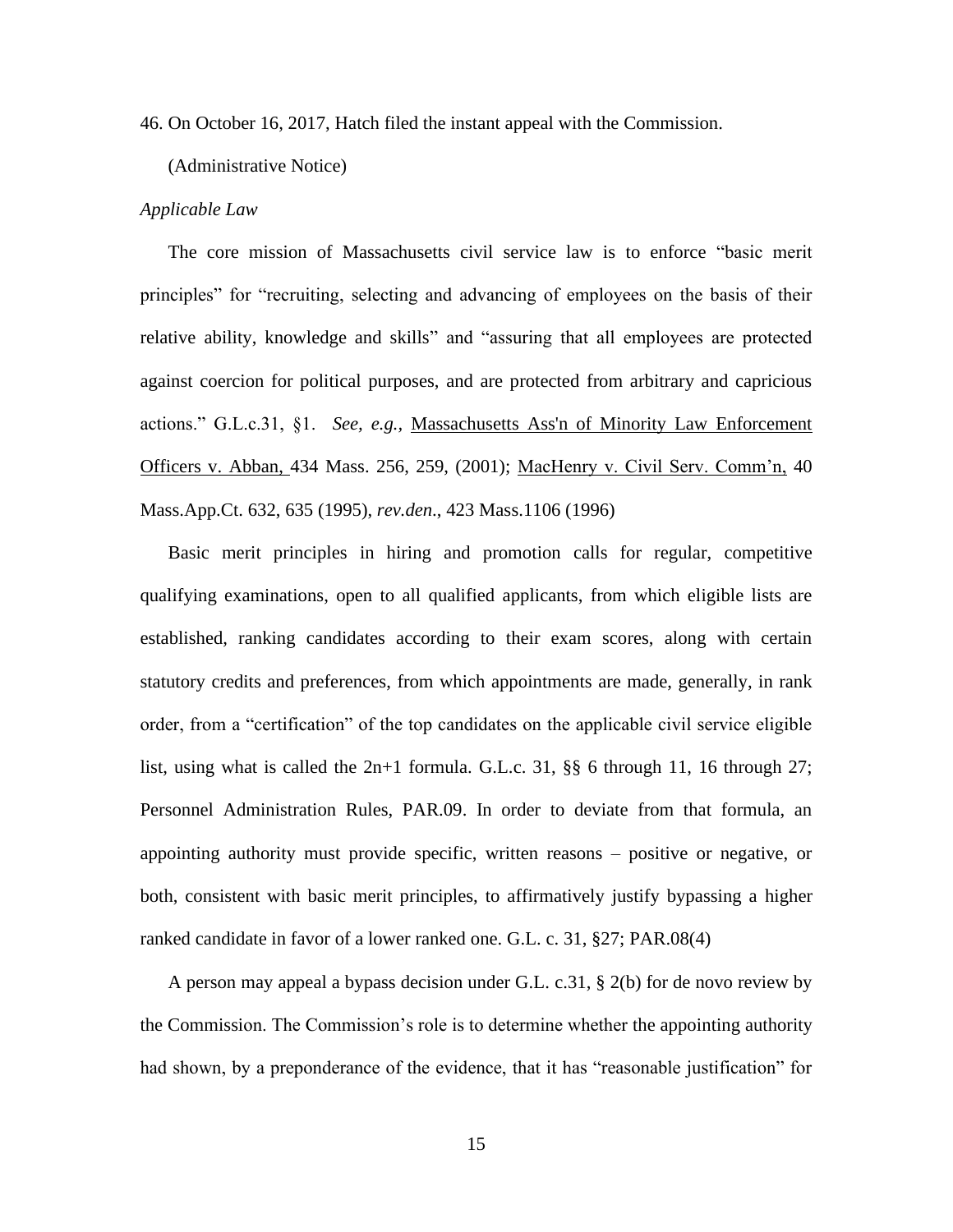the bypass after an "impartial and reasonably thorough review" of the relevant background and qualifications bearing on the candidate's present fitness to perform the duties of the position. Boston Police Dep't v. Civil Service Comm'n, 483 Mass. 474-78 (2019); Police Dep't of Boston v. Kavaleski, 463 Mass. 680, 688-89 (2012); [Beverly v.](http://web2.westlaw.com/find/default.wl?mt=Massachusetts&db=578&rs=WLW15.04&tc=-1&rp=%2ffind%2fdefault.wl&findtype=Y&ordoc=2029136022&serialnum=2023501172&vr=2.0&fn=_top&sv=Split&tf=-1&pbc=70F732C1&utid=1)  [Civil Service Comm'n, 78 Mass.App.Ct. 182, 187 \(2010\);](http://web2.westlaw.com/find/default.wl?mt=Massachusetts&db=578&rs=WLW15.04&tc=-1&rp=%2ffind%2fdefault.wl&findtype=Y&ordoc=2029136022&serialnum=2023501172&vr=2.0&fn=_top&sv=Split&tf=-1&pbc=70F732C1&utid=1) Leominster v. Stratton, 58 Mass.App.Ct. 726, 727-28 (2003).

"Reasonable justification . . . means 'done upon adequate reasons sufficiently supported by credible evidence, when weighed by an unprejudiced mind, guided by common sense and by correct rules of law' ". Brackett v. Civil Service Comm'n, 447 Mass. 233, 543 (2006); Commissioners of Civil Service v. Municipal Ct., 359 Mass. 211,214 (1971) and cases cited. *See also* Mayor of Revere v. Civil Service Comm'n, 31 Mass.App.Ct. 315, 321 (1991)(bypass reasons "more probably than not sound and sufficient").

Appointing authorities are vested with a certain degree of discretion in selecting public employees of skill and integrity. The commission --

". . . cannot substitute its judgment about a *valid* exercise of *discretion based on merit or policy considerations* by an appointing authority" but, when there are *"overtones of political control or objectives unrelated to merit standards or neutrally applied public policy*, then the occasion is appropriate for intervention by the commission."

City of Cambridge v. Civil Service Comm'n, 43 Mass.App.Ct. 300, 303-305, *rev.den*., 428 Mass. 1102 (1997) (*emphasis added*) However, the governing statute, G.L. c. 31, § [2\(b\),](https://1.next.westlaw.com/Link/Document/FullText?findType=L&pubNum=1000042&cite=MAST31S2&originatingDoc=Ib21af0ded3bd11d99439b076ef9ec4de&refType=LQ&originationContext=document&transitionType=DocumentItem&contextData=(sc.History*oc.UserEnteredCitation)) gives the Commission's de novo review "broad scope to evaluate the legal basis of the appointing authority's action" and it is not necessary for the Commission to find that the appointing authority acted "arbitrarily and capriciously."

Id.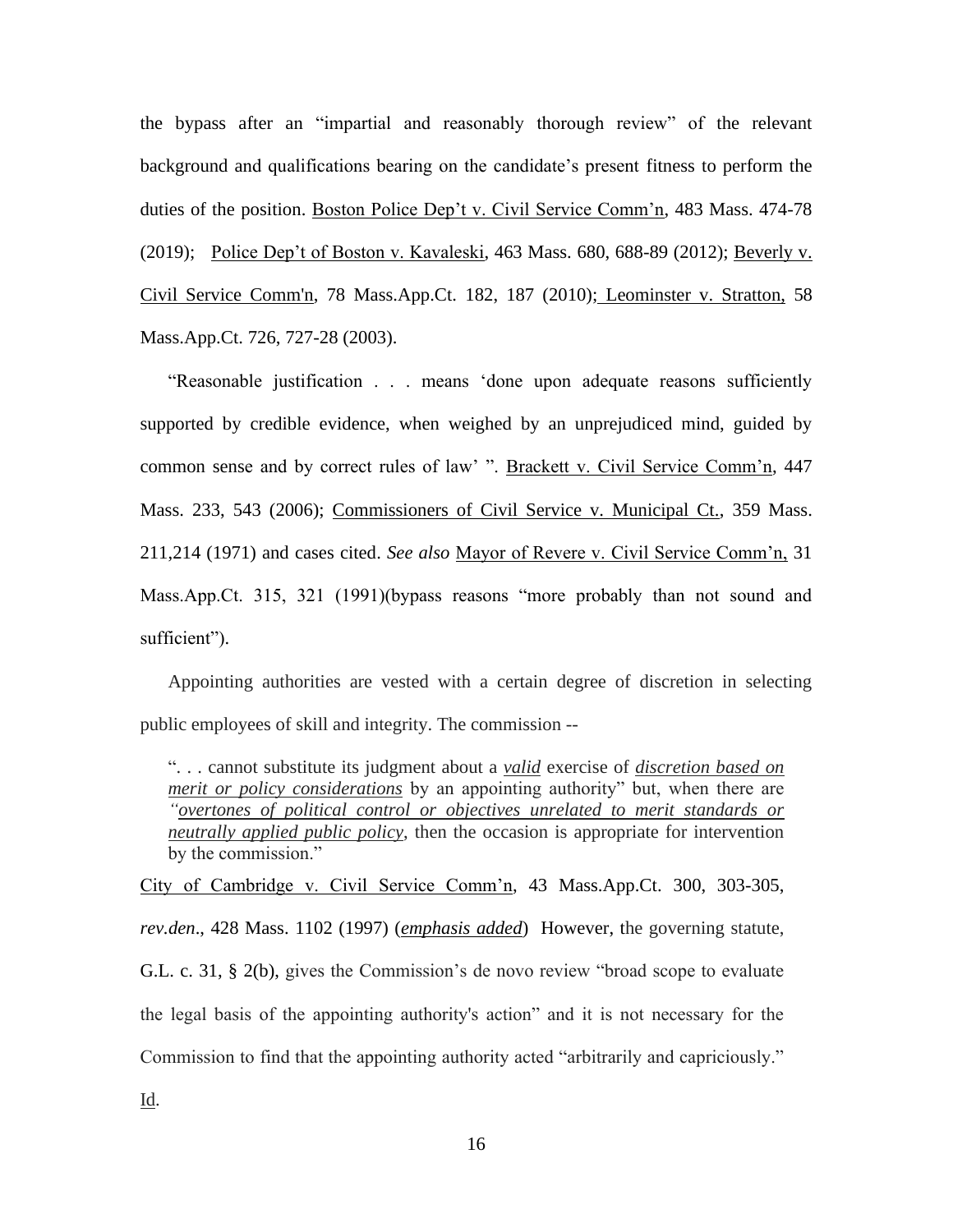#### *Analysis*

 The Respondent has failed to establish by a preponderance of the evidence that it had reasonable justification to bypass the Appellant. First, a preponderance of the evidence shows that the scales were tipped in favor of Candidate 2 and against the Appellant here. First, Candidate 2, the son of a longtime Town employee, who had been recruited by the Police Chief to serve as a Special Police Officer, received a positive reference from the same Chief. Second, the Police Chief attended the interviews of the Appellant and Candidate 2, showing his approval to the interview panelists regarding certain of Candidate 2's answers, while shaking his head in response to certain answers provided by the Appellant. Third, the Board of Selectmen was told that the Appellant provided inconsistent answers to questions regarding his prior employment, while the preponderance of the evidence does not support this conclusion. Fourth, while the Board of Selectmen was provided with all of the positive factors related to Candidate 2, the Board was provided with a truncated review of the Appellant's background, in which not all of the positive attributes were provided. Whether this bias in favor of Candidate 2 was intentional or implicit, it resulted in a review process that was not fair and impartial which harmed the Appellant, thus warranting the Commission's intervention to ensure that the Appellant is at least reconsidered, through a fair and impartial process. Further, given that Candidate 2's mother was a longtime employee of the Town, the Town should have taken steps to ensure that there was no appearance that Candidate 2 would be treated any differently than other candidates. The Town's failure to do so only reinforces the problematic nature of the Chief's above-referenced involvement in the hiring process here.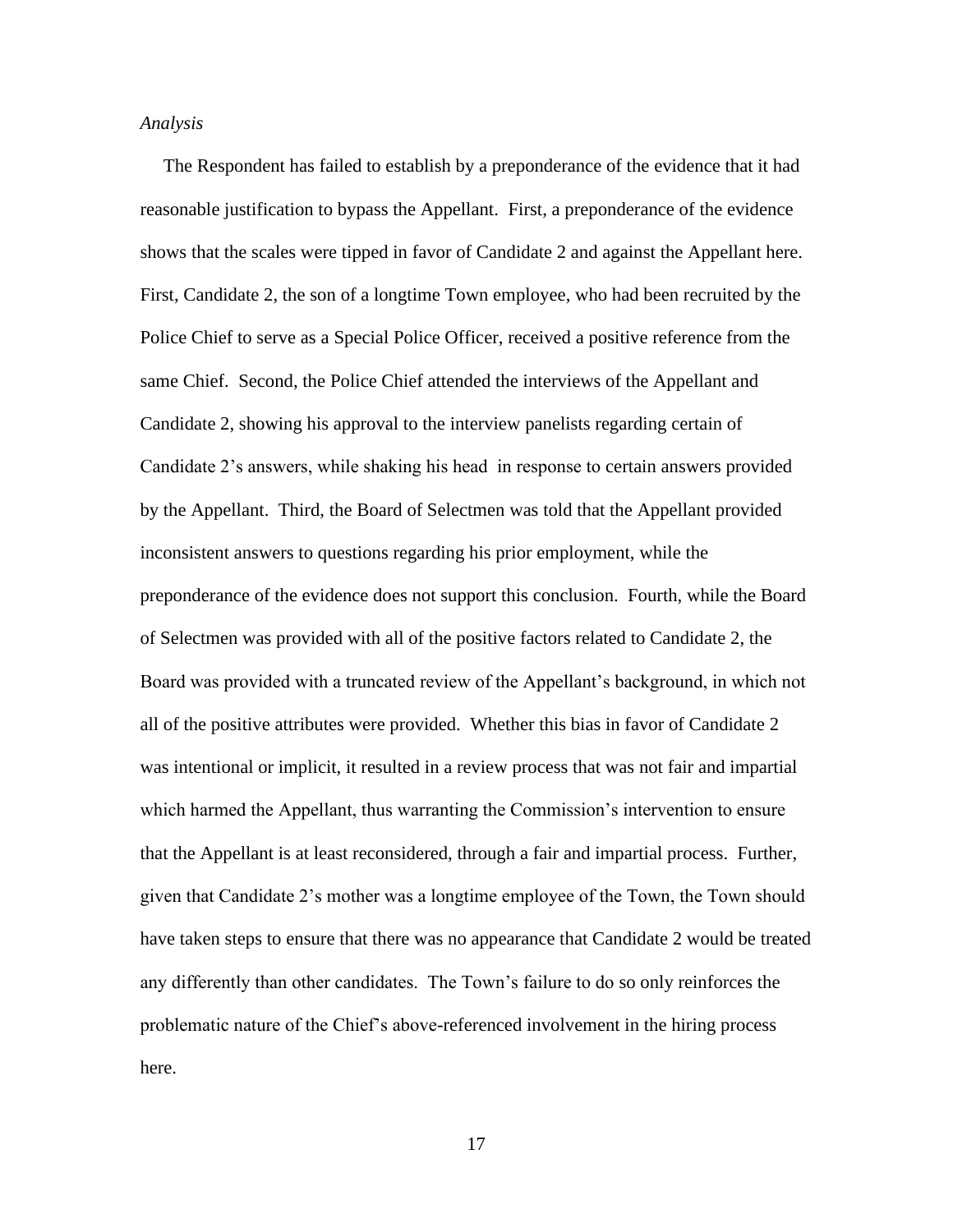In addition, the Town's hiring process was flawed, compounding the effects of the Town's bias in favor of Candidate and against the Appellant. The APD began the hiring process for appointment of two (2) fulltime police officers in the summer or fall of 2016 based on the civil service police officer exam. The Appellant filled out an APD application in which he disclosed that he had been suspended from a security firm where he worked for two (2) years, with no other discipline in his record. The Appellant wrote a detailed explanation about the matter as requested by APD Det. Dombrosky in the 2016 hiring process and submitted it to him, which detailed explanation BadgeQuest had obtained and discussed with the Appellant's supervisor at the security firm where the Appellant had been disciplined and the supervisor told BadgeQuest that the Appellant's detailed explanation was "accurate" and that the Appellant had been a good officer. Therefore, the Town has failed to establish by a preponderance of the evidence that the Appellant's comments about the one employment discipline against the Appellant were inconsistent. The Town did not complete the hiring process in 2016.

 The second hiring process for police officers in the Town took place in 2017, after the Town appointed a Deputy Police Chief in May 2017 with the assistance of BadgeQuest. The Town then engaged BadgeQuest to conduct the 2017 hiring process for police officers. Municipalities have the option of going with an examination to hire police officers, an assessment center or both. However, the Town chose to go with the examination. In mid-course, the Town effectively decided to replace that decision with a de facto assessment center. The Certification indicated that it expired November 16, 2016. There is no indication in the record that the Town requested that the Certification remain effective until it filled the vacant police officer positions in September 2017,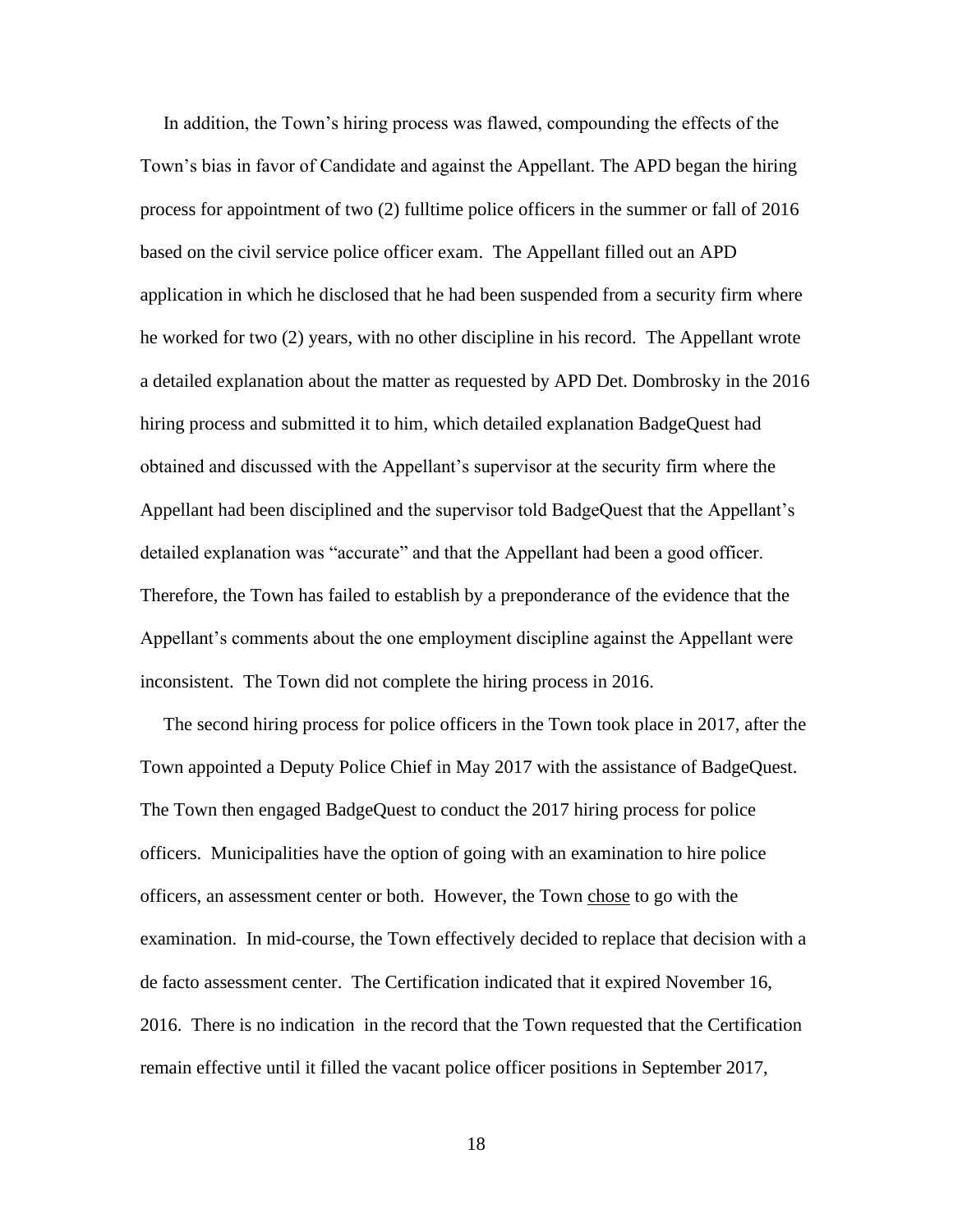nearly a year after HRD issued the Certification requested by the Town. In addition, there is no indication in the record that the Town entered into a delegation agreement with HRD authorizing the Town to use, in essence, an assessment center to appoint two (2) police officers instead of selecting them from the civil service exam Certification. Further, the Town had never hired a consultant before to be involved in the hiring process for entry-level police officers. Asked why, Selectman Rose testified that it was done to avoid "internal politics", without identifying what specific internal politics the Town wanted to avoid. However, upon careful review of the candidates' interviews of all three (3) of the police officer candidates by BadgeQuest and the rest of the record here, the "internal politics" became evident, as noted above. While the Town's concerns about the Appellant's one discipline and his responses to certain interview questions may be valid, the 2017 process here was not a neutral process and it did not reflect civil service basic merit principles.

 In the 2017 hiring process, BadgeQuest recorded the interviews with the candidates. In addition, the Team A interviewers asked each candidate the same questions and the Team B interviewers asked the same questions (which were different from the questions asked by Team A). However, both the Team A interviewers and the Team B interviewers scored each candidate by "consensus", as noted in the BadgeQuest interview report, rather than retaining their independence and rating each candidate based on their own observations and any notes written by the interviewers during each interview were not available. Further, there is no indication in the record how each candidate's written response to an ethical question were scored other than stating that they were scored between 1 and 100 points. BadgeQuest reviewed the candidates' completed applications,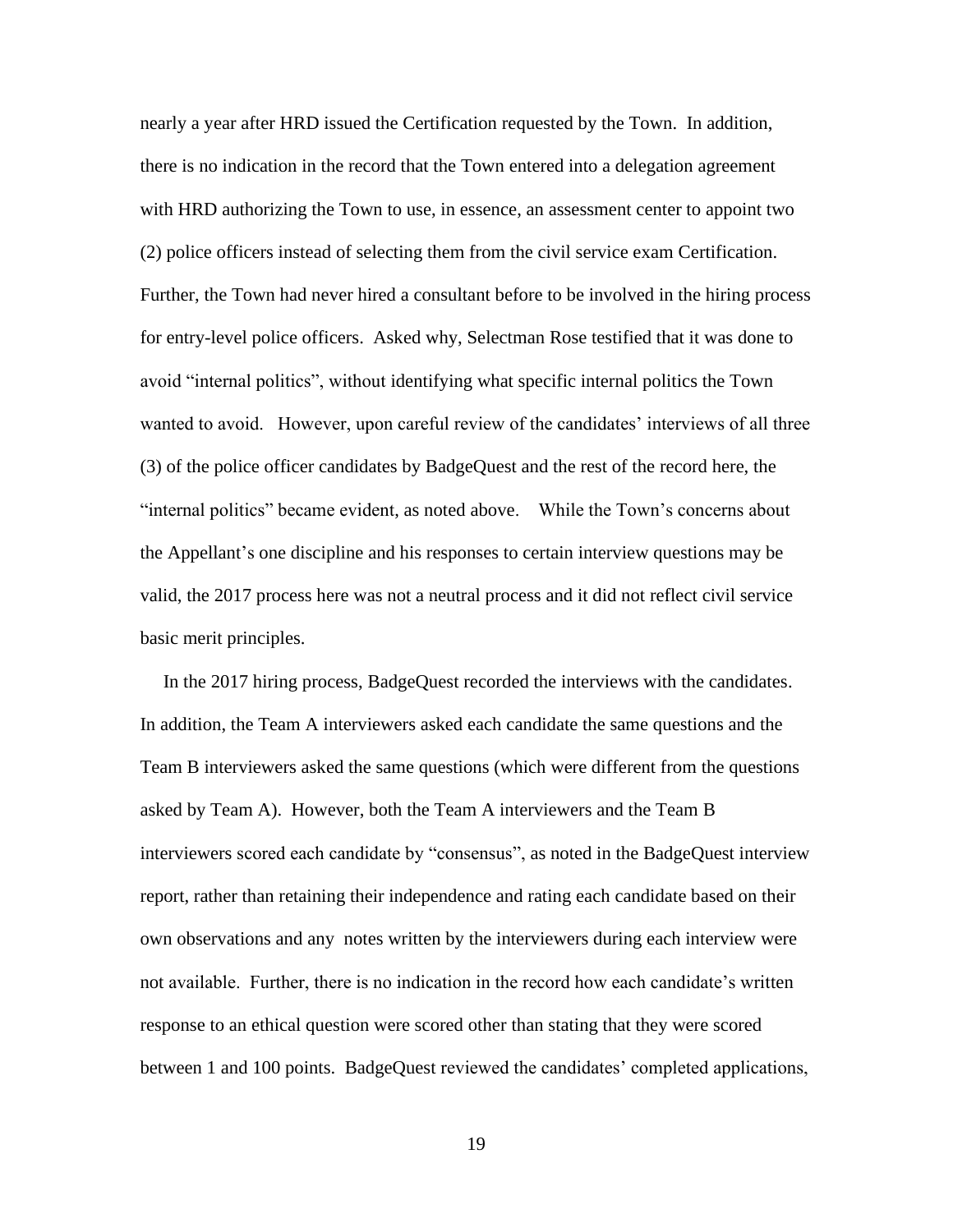contacted the candidates' references, obtained their credit ratings, and called the candidates if they had any questions or documents were missing. However, BadgeQuest did not obtain and review the candidates' criminal record and driver history, writing in its report that that is the responsibility of the Town and there is no indication in the record that the Town obtained and reviewed the candidates' criminal record and driver history and what was in them.

# *Conclusion*

For all of the above reasons, Michael Hatch's appeal under Docket No. G1-17-211 is

hereby *allowed*. Pursuant to the powers of relief inherent in Chapter 310 of the Acts of

1993, the Commission ORDERS that the Massachusetts Human Resources Division

and/or the Town of Avon in its delegated capacity take the following action:

Place the name of the Appellant at the top of any current or future Certification for the position of police officer in the Town of Avon until he is appointed or bypassed after consideration consistent with this Decision.

If the Appellant is appointed as a police officer in the Town of Avon, he shall receive a retroactive civil service seniority date which is the same date as the candidates appointed from Certification No. 04096. This retroactive civil service seniority date is not intended to provide the Appellant with any additional pay or benefits including, without limitation, creditable service toward retirement.

Civil Service Commission

*/s/Cynthia Ittleman*  Commissioner

By vote of the Civil Service Commission (Bowman, Chairman; Ittleman, Stein and Tivnan, Commissioners [Camuso – Absent]) on December 17, 2020.

Either party may file a motion for reconsideration within ten days of the receipt of this Commission order or decision. Under the pertinent provisions of the Code of Mass. Regulations, 801 CMR 1.01(7)(l), the motion must identify a clerical or mechanical error in this order or decision or a significant factor the